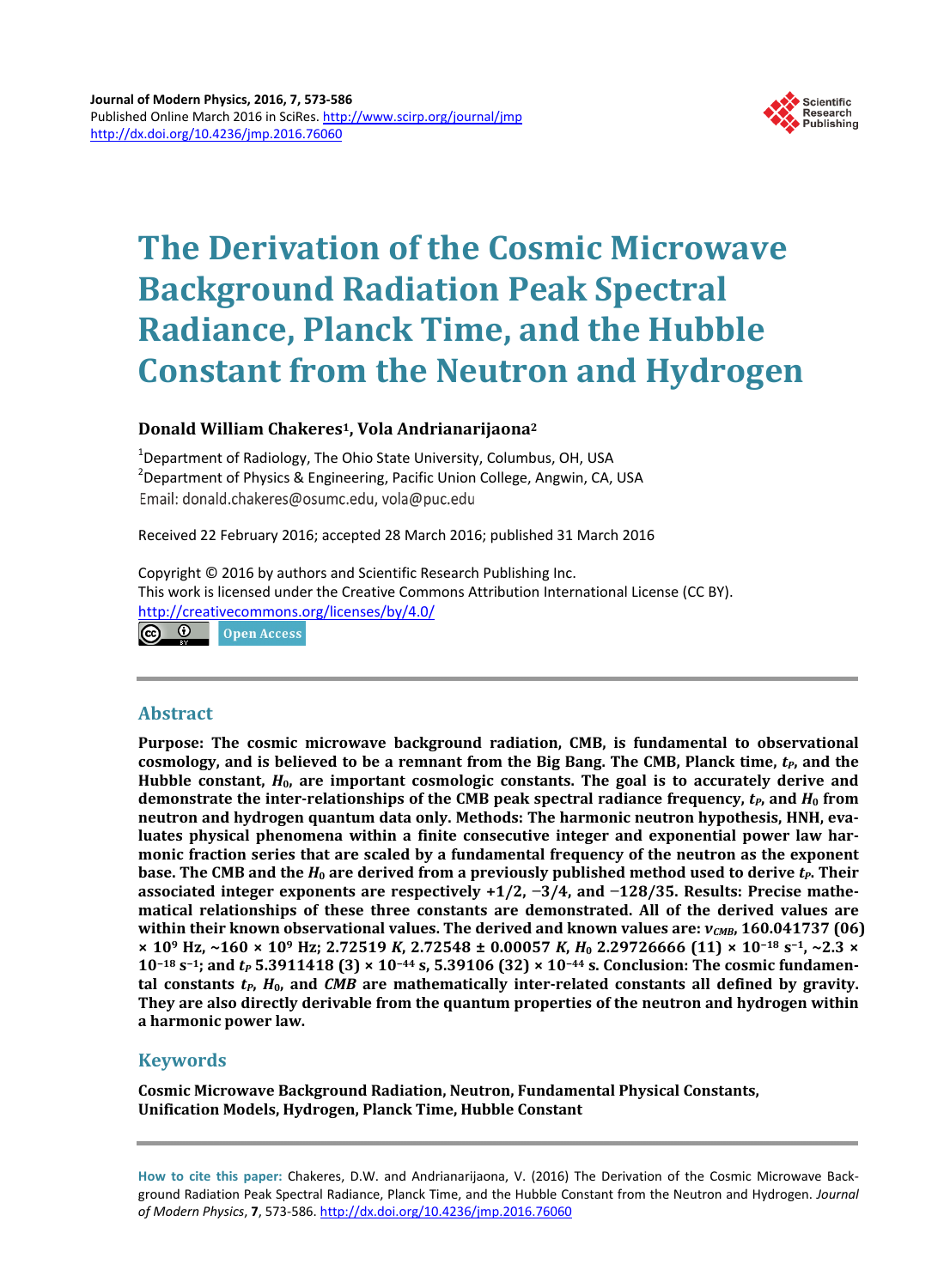### **1. Introduction**

### **1.1. The Cosmic Background Microwave Radiation**

The cosmic microwave background radiation, CMB, is fundamental to observational cosmology, and is believed to be a remnant of the [thermal radiation](http://en.wikipedia.org/wiki/Thermal_radiation) from the Big Bang [\[1\]-](#page-12-0)[\[13\].](#page-12-1) It is considered a landmark test of the [Big](http://en.wikipedia.org/wiki/Big_Bang)  [Bang](http://en.wikipedia.org/wiki/Big_Bang) model of the Universe. There has recently developed questioning if this is the only possible interpretation [\[14\].](#page-12-2) Utilizing quantum methods perhaps a Big Bang singularity can be avoided. This perspective is not well established, and not the standard approach.

CMB measurements have been made with a series of probes including: [NASA'](https://en.wikipedia.org/wiki/NASA)s Cosmic Background Explorer [\(COBE\)](https://en.wikipedia.org/wiki/Cosmic_Background_Explorer) satellite that orbited in 1989-1996, th[e ESA](https://en.wikipedia.org/wiki/European_Space_Agency) (European Space Agency) [Planck Surveyor](https://en.wikipedia.org/wiki/Planck_Surveyor) in 2009, and [Planck cosmology probe](https://en.wikipedia.org/wiki/Planck_(spacecraft)) all-sky map data from 2013. The experimental value of the CMB peak spectral radiance  $v_{\text{max}}$  is approximately 160 GHz. The most recent reported associated temperature is 2.72548  $\pm$  0.00057 K. The CMB cannot be derived by the Standard Model(SM) or String Theory (ST) [\[15\].](#page-12-3)

### **1.2. Planck Time and the Hubble Constant**

Planck time,  $t_P$ , is an important unique unifying composite cosmology constant that interlinks the speed of light *c*, Planck's constant *h*, and the Newtonian gravitational constant *G* that are classical, quantum, and cosmologic constants. The units of  $t_P$  are seconds, inverse Hz [\[16\]](#page-12-4) The Hubble constant,  $H_0$ , is also linked to the Big Bang and is felt to represent a measure of the expansion rate of the universe  $[17]-[22]$  $[17]-[22]$ . Though frequently quoted as a velocity, its actual unit is per second or Hz. The *H*<sup>0</sup> does not represent a fixed constant, but rather an evolving one that is only measured presently as a transient value. These two cosmology constants along CMB are defined by units of time either seconds or Hz so they can be directly inter-related and mathematically scaled as dimensionless ratios. These constants are presently not understood to represent an integrated system directly linking them into a coherent mathematical or physical system where one value can be used to derive another like many other physical systems, for example, the Bohr radius,  $a_0$ .

### **1.3. Paper Structure**

The structure of this paper follows a logical progression. An overview of the Harmonic Neutron Hypothesis, HNH, is introduced including the concepts of a dimensionless ratio fundamental constant system, Buckingham Pi theory, a single natural unit system related to the neutron, and integer based power laws. The fundamental constants are converted to frequency equivalents then dimensionless ratios. These dimensionless constants are converted to harmonic partial fraction exponents of the frequency equivalent of the neutron. A review of the universal nature of Planck time within physics and how it is derived within the HNH are demonstrated. From the Planck time power law the Hubble constant is derived based on its partial harmonic fraction. The Hubble constant is evaluated as a *β* velocity ratio. The kinetic energy associated with the Hubble constant *β* is derived. The assignment of the harmonic fraction related to CMB is logically analyzed. Utilizing the identical kinetic energy pattern related to the Hubble constant *β* the peak spectral radiance of CMB is derived. CMB is transformed to a Kelvin temperature using the Wien's displacement factor. Mathematical methods to transform Planck time to the Hubble constant or to CMB are shown. The derived values are compared to the experimental known values. A discussion of the insights into the fundamental constants as a classic harmonic system is made. Finally the conclusions are summarized.

### **2. Goal**

The goal of this work is to derive and predict the peak spectral radiance,  $v_{\text{max}}$ ,  $v_{\text{CMB}}$  and the associated temperature using the Wien's displacement factor, *t<sub>P</sub>* and *H*<sub>0</sub> from the subatomic data of the frequency equivalents ν of the neutron  $(n^0)$ , electron  $(e^-)$ , Bohr radius  $a_0$ , the Rydberg constant *R*, and integers. The methods of the HNH will be utilized [\[23\]-](#page-13-1)[\[31\].](#page-13-2) The HNH has previously accurately derived  $t_P$ ,  $H_0$ , Higgs boson,  $H^0$ , the quarks, and the energy lost in neutron beta decay from the same limited subatomic data and integer exponent fractions, **[Ta](#page-2-0)[ble 1](#page-2-0).** CMB's close mathematical relationships to the  $H_0$ ,  $t_P$ , and the concept of fine structure *β* constant, *α* will be demonstrated.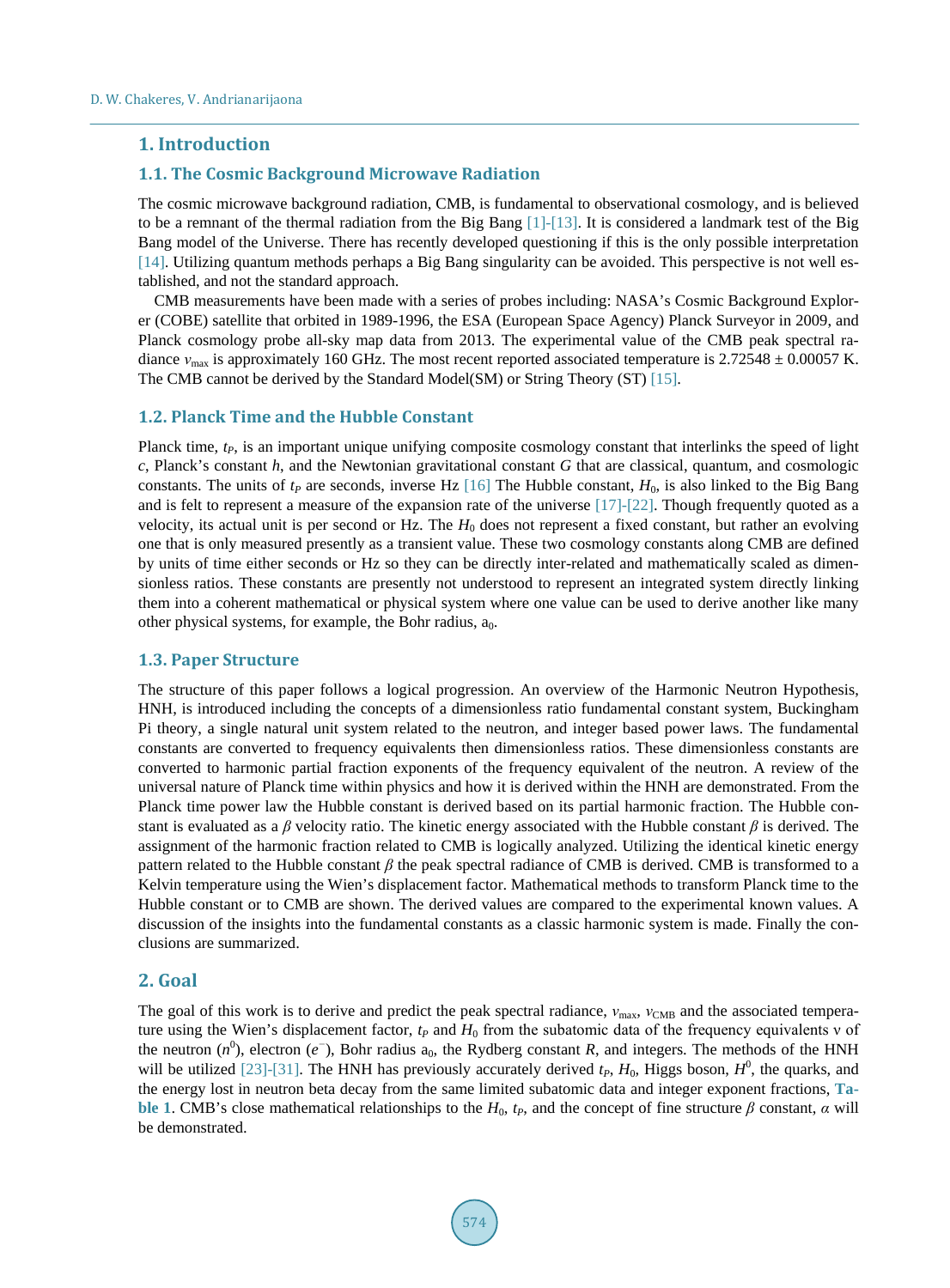| CMB are itsted. The derivations fail within the known experimental ranges.                  |                                                 |  |  |
|---------------------------------------------------------------------------------------------|-------------------------------------------------|--|--|
| physical constant (derived <sub>d</sub> and known <sub>k</sub> )                            | value                                           |  |  |
| $\left[\left(\nu_{n^0}\right)s\right]$                                                      | 2.2718590 (01) $\times$ 10 <sup>23</sup>        |  |  |
| $\log_e \left[ \left( v_{n^0} \right) s \right]$                                            | 53.780055612 (22)                               |  |  |
| bwk: y intercept, weak force, wk line                                                       | 3.51638329 (18) $\times$ 10 <sup>-3</sup>       |  |  |
| $3.00036428(15)\times10^{-3}$<br><i>awk</i> : slope, weak force, wk line                    |                                                 |  |  |
| $-3.45168347(17)\times 10^{-3}$<br><i>bem:</i> y intercept, electromagnetic, <i>em</i> line |                                                 |  |  |
| aem: slope, electromagnetic, em line                                                        | $-3.45168347(17)\times 10^{-3}$                 |  |  |
| $t_{\scriptscriptstyle{Pd}}^2$ , no ħ                                                       | $1.82617124(09) \times 10^{-86}$ s <sup>2</sup> |  |  |
| $t_{p_k}^2$ , no $\hbar$                                                                    | $1.82611(11)\times10^{-86}$ s <sup>2</sup>      |  |  |
| $t_{Pd}$ , with $\hbar$                                                                     | 5.3911418 (3) $\times$ 10 <sup>-44</sup> s      |  |  |
| $t_{Pk}$ , with ħ                                                                           | 5.39106 (32) $\times$ 10 <sup>-44</sup> s.      |  |  |
| $H_{0d}$                                                                                    | $2.29726666(11)\times10^{-18}$ s <sup>-1</sup>  |  |  |
| $H_{0k}$                                                                                    | $\approx 2.3 \times 10^{-18}$ s <sup>-1</sup>   |  |  |
| $\mathrm{CMB}_d$ , $v_{\mathrm{max}}$                                                       | $160.041737(06) \times 10^9$ Hz                 |  |  |
| $CMB_k$ , $v_{max}$                                                                         | $\sim$ 160 $\times$ 10 <sup>9</sup> Hz          |  |  |
| derived CMB in Temperature                                                                  | 2.72519 K                                       |  |  |
| known CMB in Temperature                                                                    | $2.72548 + 0.00057$ K                           |  |  |

<span id="page-2-0"></span>[Table 1](#page-2-0). Values utilized in the derivation of CMB<sub>d</sub> and the Known Values. Table 1 lists the published values of *vs*, and the slopes and intercepts of the *wk* and *em* lines used for this derivation of CMB. The known and derived values of  $t_p^2$ ,  $H_0$ , and CMB are listed. The derivations fall within the known experimental ranges.

## **3. An Overview of the Harmonic Neutron Hypothesis, HNH**

The following is a limited review and explanation of the HNH. The details have been described in multiple previous publications, and will not be repeated [\[23\]-](#page-13-1)[\[31\].](#page-13-2) Our model is purely computational and finite integer based so there are no singularities. The model is not based primarily on observations of physical systems, but defined by pure integer mathematical properties. The primary hypothesis is that the fundamental constants are inter-related by simple, ubiquitous integer mathematical patterns and properties. The model is a logical extension of Planck's postulate. That is the only possible quantum values that are related to a harmonic system based on standing wave mathematical properties. The model assumes the global physical system is an integrated harmonic one. The model is based on pure integer number properties of finite consecutive integer series as integers, *n*, harmonic fractions,  $1/n$ , for *n* as a consecutive integer series; and partial harmonic fractions,  $1 - (1/n)$ .

The whole system is scaled by a single natural unit fundamental frequency,  $v_f$ . In this model the annihilation frequency of the neutron,  $n^0$ , times by 1 second, 2.2718590(01)  $\times$  10<sup>23</sup> Hz  $\times$  *s*,  $[(v_{n^0})s]$ , is a dimensionless

fundamental constant that is invariant by definition when evaluated within a single unit coupling constant system similar to Planck units. These integers and fractions define a global harmonic system that encompasses the geometry of a circle, and therefore all of the associated properties of waves including π, frequency, and phase. All harmonic systems are power laws and therefore exponential by definition, though most commonly viewed from the linear perspective. The pure number properties such as even, odd, prime, composites, squares, sums, square roots, etcetera dominate and explain the organization of the model and secondarily all physical systems [\[29\].](#page-13-3)

The HNH is a single natural unit harmonic system spanning different physical domains. Each physical state, distance, time, matter are defined with an integer scaled by the fundamental frequency,  $v_F$  in the linear domain.

Each force/physical domain unit is defined by an integer exponent of  $\left[ \left( v_{n0} \right) s \right]$  {−1, 0, 1, 2}. Exponent −1 is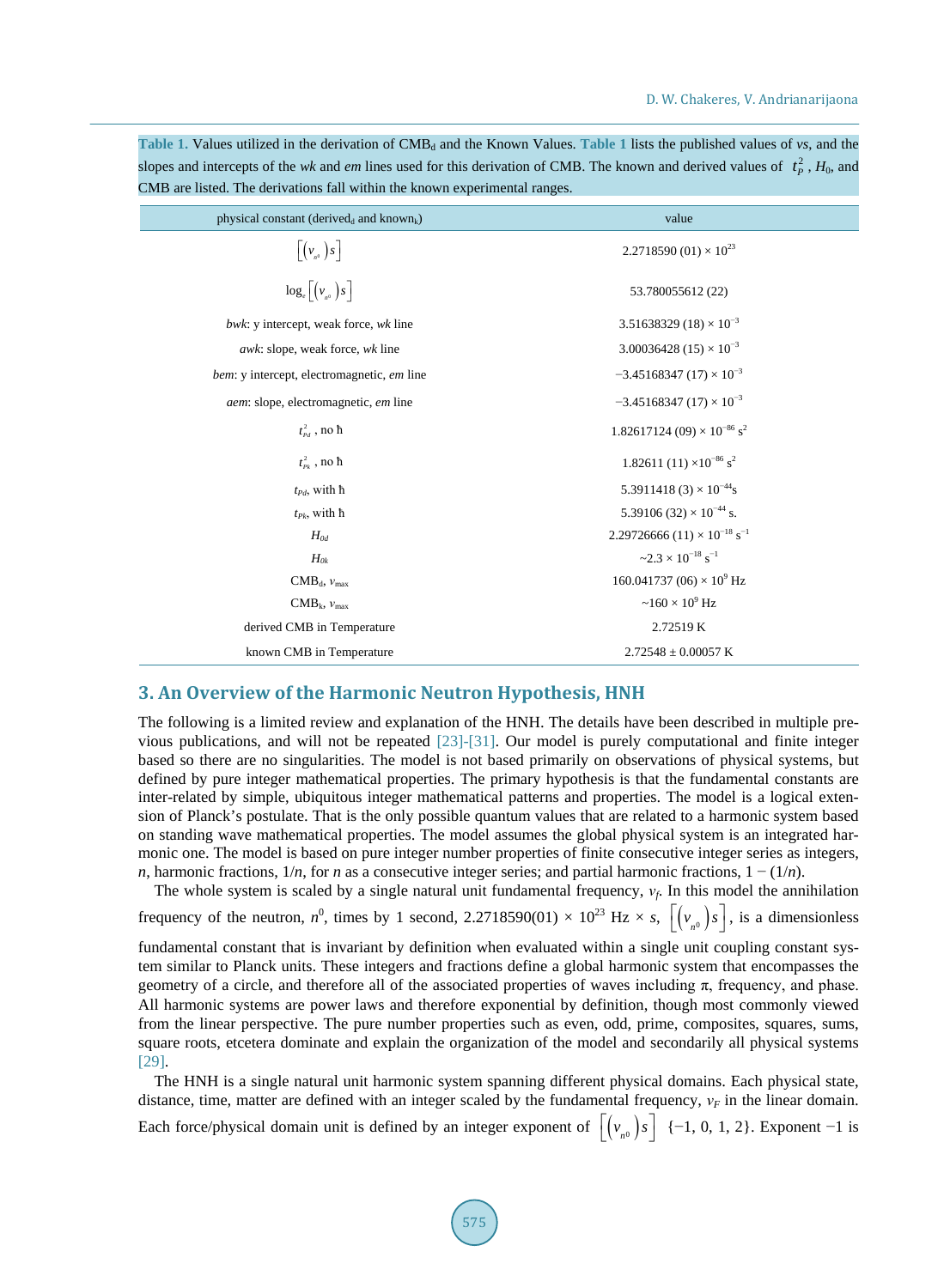the unit for elemental gravity. This is related to two times the gravitational binding energy of the electron in hydrogen,  $2 \times 2.9001 \times 10^{-24}$  Hz. The reciprocal of  $\left[ \left( v_{n0} \right) s \right]$  is  $4.4017 \times 10^{-24}$  so they are nearly identical. This

is equivalent to the ionization energy of hydrogen, but in the gravitational domain. The exponent 0 is associated with 1 Hz which is related to the Hz equivalent of Planck's constant, *h*. Each electromagnetic wave is in integer Hz, the unit for electromagnetic energy. Exponent 1 is related to the neutron, and the unit for atoms. The exponent 2 is related to the next logical consecutive integer of the series. This is related to a mass equivalent of

 $\left[ \left( v_{n0} \right) s \right]$  neutrons or  $\left[ \left( v_{n0} \right) s \right]^{2}$  Hz. This is equivalent to 5.1613 × 10<sup>46</sup> Hz or 3.8052 × 10<sup>-4</sup> kg. This mass

must be a mass within a black hole state. The Compton wavelength of this dense mass is smaller than it Schwarzschild radius. Therefore, the exponent consecutive series corresponds to the units for gravity, electromagnetic, atomic, and black hole domains.

The frequency equivalent of other observable physical constants and particles, such as the Bohr radius,  $a_0$ , the Rydberg constant, R, Higg's boson,  $H^0$ , the electron,  $e^-$ , leptons, bosons, quarks, mesons are also associated with an integer, *n*, in the exponential domain. This n defines a partial fraction,  $1 \pm (1/n)$ , that is an exponent of the  $(v_{n} | v_n)$  *s*  $\bigg]$ . This integer is logically and computationally derived based on relative scale similar in concept to the

chemical periodic chart and must also fall on defined power law lines.

The physical constants also follow power law properties within a harmonic system with the four natural unit integer values that scale the system, namely the  $n^0$ ,  $e^-$ ,  $a_0$ , and R. Only two of the hydrogen natural units need to be known since the other can be derived from other two. Therefore there are three essential natural units.  $(v_{n} | v_{n})$  , the frequency equivalents of the  $e^{-}$ , a<sub>0</sub>, and *R* scale the global system. The model has predictive pow-

er beyond standard methods by analyzing the system as an integrated harmonic spectrum rather than individual, isolated physical values. Harmonic systems have an inherent predictive power where if the *ν<sub>F</sub>* is known then all of the possible harmonics can be defined or vice versa. This mathematical property accounts for the possibility of deriving cosmologic constants from non-cosmologic physical data (subatomic data in particular).

The model utilizes the dimensional analysis methods similar to that of Rayleigh and Buckingham's Pi Theorem. The Buckingham Pi Theorem states that physical laws are independent of the form of the physical units. Therefore, acceptable laws of physics are homogeneous in all dimensions.

All of the physical phenomena are evaluated as frequency equivalents, and secondarily as dimensionless coupling constant ratios. The system is physical unit-independent. The fundamental frequency,  $v_F$ , ratio we use as a dimensionless number, is that scaled by the annihilation frequency of the neutron. Most other units are 1, and drop out. All entities are defined by exponents of  $v_F$  for the constants or integer values for the individual states.

# **4. Harmonic Neutron Hypothesis Previous Derivations of Fundamental Constants from Subatomic Data only**

All predictions and derivation are from two (2) finite integer sets. The first set includes four natural units based on known atomic quantities as frequency equivalents. Included in this set is the neutron,  $n^0$ , and comprises  $v_F$ . A partition of this set includes the frequency equivalents of the  $v_{e^-}$ ,  $v_{a_0}$ , and  $v_R$ . From this initial data composite universal slopes and Y-intercepts of two lines have been reported, **[Figure](#page-4-0) 1**. These slopes and Y-intercepts are *awk*, *bwk*, and *aem*, *bem*; and refer to weak kinetic properties, *wk*, and electromagnetic ones, *em*, **[Table 1](#page-2-0)**. This is the only physical data for all of the derivations. It is hypothesized that all of the fundamental constants can be derived from this limited data set. Other fundamental constants are related to these values in a logical fashion. The second set is related to the integer fractions. In this paper the n include: {1, 2, 3, 4, 5, 6, 7, 35, 128}.

The unit system of the HNH is simplified with the units for Planck's constant, electric charge, time, the distance light travels in one unit of time, and the speed of light all equaling 1. All entities are defined as in terms of ratios of two linear states, or exponents of *νF*. Energy, mass, frequency, temperature are all scaled equally. Distance is defined as 1 divided by frequency,  $1/v$ . The speed of light equals  $\left[ \left( v_{n^0} \right) s \right]$  times the distance  $1/ \left[ \left( v_{n^0} \right) s \right]$ , the Compton wavelength of the neutron.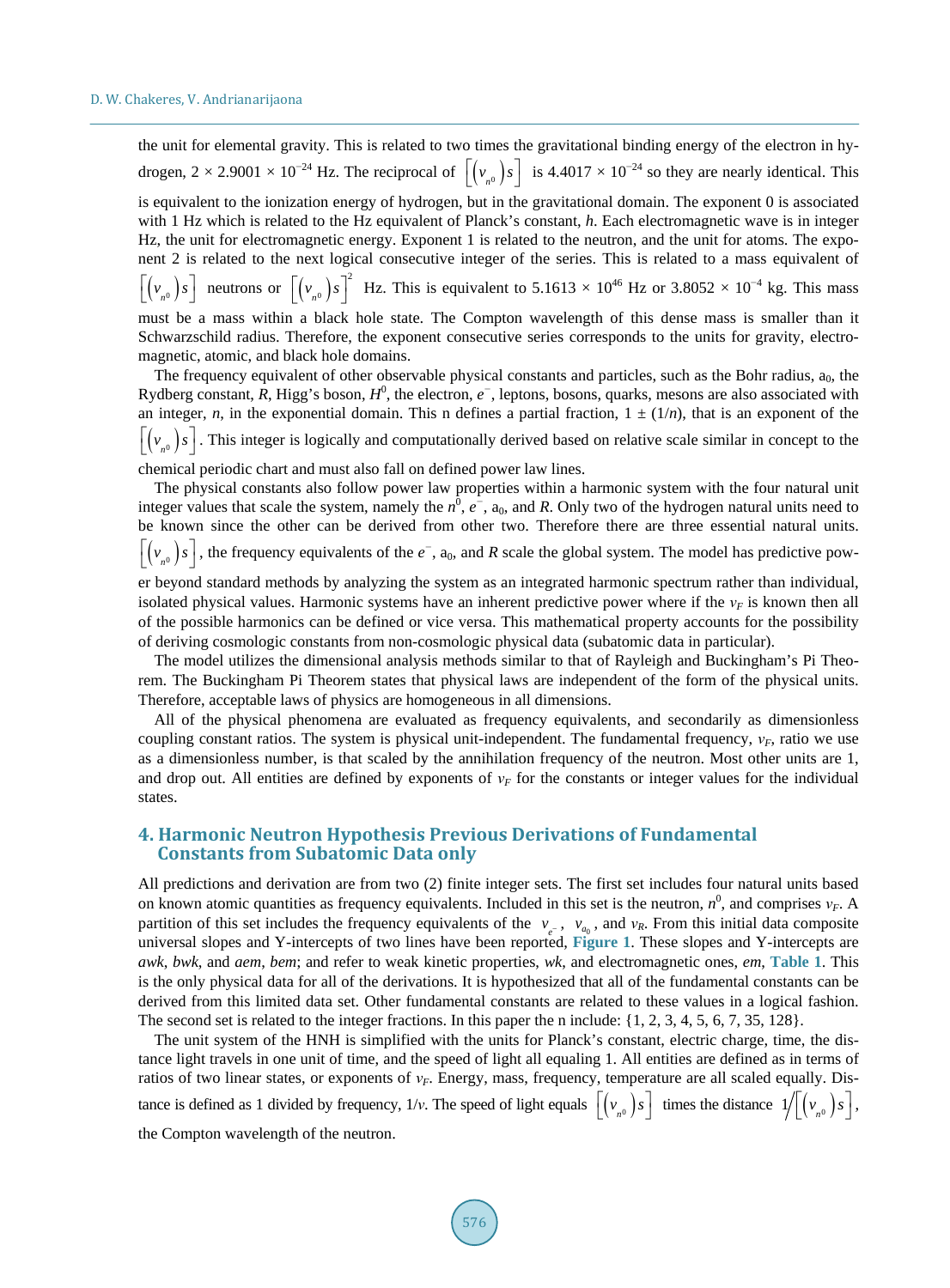<span id="page-4-0"></span>

**Figure 1.** Power Law 2D Plot Neutron and Hydrogen Quantum Values. **[Figure 1](#page-4-0)** is a 2D power law plot. The X-axis equals the *qf*s minus 1. The Y-axis is the difference, *δ*, between the known or derived exponents and their *qfs*. The previously published points related to *h*,  $n^0$ ,  $e^-$ ,  $R$ ,  $a_0$  are plotted. The X-axis is scaled by the neutron and *h*. The *wk* line is associated with the points for *e* − and  $a_0$ , dashed green line. The em line is associated with the points for  $h$  and  $R$ , solid green line. These slopes and Y-intercepts are used in the derivation methods, **[Figure 2](#page-6-0)** and **[Figure 3](#page-6-1)**.

# **5. Methods and Results**

### **5.1. Nomenclature and Abbreviations**

There are many fundamental constants and calculations utilizing these constants. For clarity they will be listed here. They include: neutron,  $n^0$ ,  $\nu$  refers to the frequency equivalent of a constant, electron,  $e$ -, Bohr radius,  $a_0$ , Rydberg constant, *R*, speed of light, *c*, Planck's constant, *h*, Planck's time,  $t_P$ , Planck time squared,  $t_P^2$ , Hubble constant,  $H_0$ , Higgs boson,  $H^0$ , cosmic microwave background peak spectral radiance, CMB,  $\beta$ , a ratio of a velocity divided by *c*, *α*, the fine structure constant,  $\beta_{H_0d}$  the  $\beta$  related to the Hubble constant, a *qf* is an integer fraction exponent, and  $\delta$  is the difference between a fundamental constant's exponent and its quantum fraction.

### **5.2. Conversion of Physical Constants to Frequency Equivalents, Exponents,** *δ***, and Partial Fractions**

The known values are labeled with a subscript k, and the derived values with a subscript d. There are multiple possible integer "n's" described in this model and they are differentiated. Integer exponents, *i.e.*, of *ν<sup>F</sup>* are described as "n<sub>ie</sub>". Partial or harmonic integer fractional exponents, ife, "n" values are described as "n<sub>ife</sub>", whereas the "n" of non-exponent linear entities of a consecutive integer series are described as "ncis". For example black body radiation energy equals *n<sub>cis</sub>*(νh).

All of the data for the fundamental constants were obtained from<http://physics.nist.gov/cuu/Constants/> and [www.wikipedia.org.](http://www.wikipedia.org/) The NIST sit[e http://physics.nist.gov/cuu/Constants/energy.html](http://physics.nist.gov/cuu/Constants/energy.html) has an online physical unit converter that can be used for these types of calculations so the values used in the model are all standard unit conversions.

The floating point (the number of accurate digits) is based upon known experimental atomic data, of approximately  $5 \times 10^{-8}$ . Other constants have lower know accurate digits. All of the fundamental constants are converted to frequency equivalents, *ν*. Equation (1) demonstrates the frequency equivalent conversion of the neutron as an example. *c* is the speed of light, *h* is Planck's constant,  $m_{\rho}$  is the mass of the neutron. Though not intuitively obvious in this type of a single physical unit system, *νF*, is an invariant coupling constant independent of whatever physical unit system is initially chosen.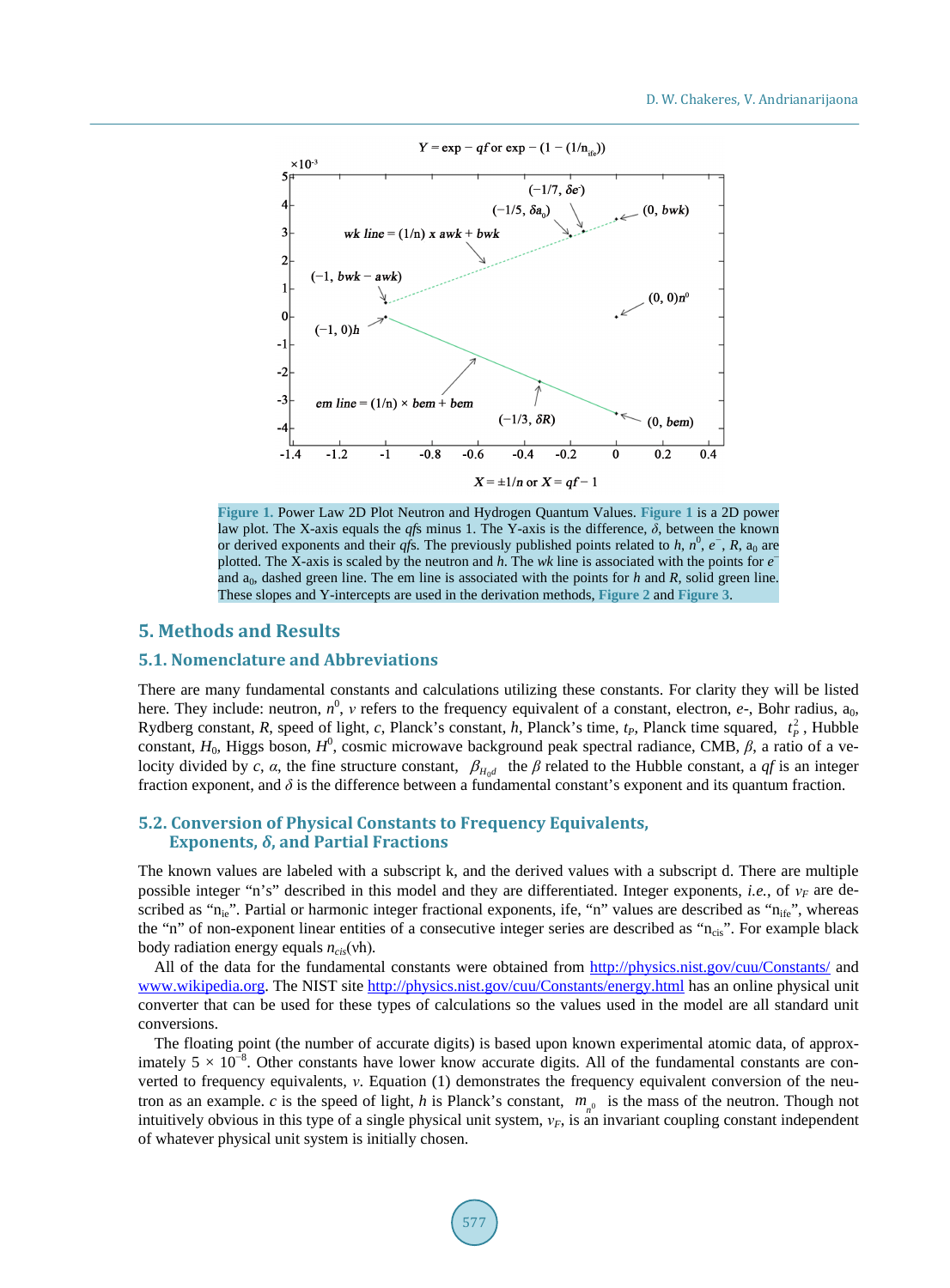$$
V_{n^0} = \frac{c^2}{h} m_{n^0} = 2.2718590(01) \times 10^{23} \text{ Hz}
$$
 (1)

Conversation of the other constants has been previously published. Masses are converted by multiplying by  $c^2$ (speed of light squared) then dividing by *h* (Planck's constant). Distances are converted by dividing the wavelength into *c*. Energies in Joules are converted to Hz by dividing by *h*. The eV value for the neutron is 939.565378(21)  $\times$  10<sup>6</sup>. Its frequency in Hz is converted to eV by multiplying by the constant, 4.13566750(21)  $\times$  $10^{-15}$ eV/Hz. The eV was converted to frequency by multiplying by the constant 2.41798930 (13)  $\times 10^{14}$  Hz/eV.

This model has two parallel domains both describing identical physical values. One domain is the frequency equivalent of any physical value. The other domain is the exponent of the base  $\left[ \left( v_{n0} \right) s \right]$  which when raised to that exponent equals the frequency equivalent of that specific value, Equation (2). **[Table 1](#page-2-0)** and **[Table 2](#page-5-0)** lists the standard unit quantum fractions, *δ*s, and exponents, *exp* of the constants evaluated in this paper. The exponent, *exp*, of a fundamental constant is the ratio of the log<sub>e</sub> of the frequency equivalent, *vs*, divided by the  $log_e$   $\left[ \left( v_{n0} \right) s \right]$ ,

Equation (2). Here,  $\log_e \left[ \left( v_{n0} \right) s \right]$  equals 53.780055612(22).

$$
\log_{\nu_{n^{0}}s}(\nu s) = \frac{\log_e(\nu)}{\log_e(\nu_{n^{0}}s)} = 1 \pm \frac{1}{n_{\text{ife}}} + \delta = qf + \delta \tag{2}
$$

The  $exp_{\nu_{0}s}$  minus the quantum fraction, *qf*, or partial harmonic fraction equals the  $\delta$ , and the Y-axis value when plotted, *y*, Equation (3). A quantum fraction, *qf*, is a possible integer fractional exponent, not solely a harmonic or partial fraction in some settings, for example composite constants like  $t_p^2$ . The frequency equivalent of a constant, *v*, is calculated by raising  $\lfloor (v_{n^0})s \rfloor$  to the *exp* in Equation (4). When the harmonic fraction is negative the entity has a mass less than that of the neutron, example, the electron, −1/7. When the harmonic fraction is positive the entity has a mass more than that of the  $n^0$ , example,  $H^0$ , 1/11.

$$
y = \delta = exp - qf = exp - \left(1 \pm \frac{1}{n_{ije}}\right)
$$

or

$$
exp = \left(1 \pm \frac{1}{n_{ije}}\right) + y = \left(1 \pm \frac{1}{n_{ije}}\right) + \delta = qf + \delta = \Sigma qf + \Sigma \delta
$$
\n(3)

$$
\nu s = \left(\nu_{n^0} s\right)^{\left(1 \pm \frac{1}{n_{ijc}}\right) + y} = \left(\nu_{n^0} s\right)^{\left(1 \pm \frac{1}{n_{ijc}}\right) + \delta} = \left(\nu_{n^0} s\right)^{q_f + \delta} = \left(\nu_{n^0} s\right)^{\Sigma q_f + \Sigma \delta} \tag{4}
$$

### **5.3. The Power Law Two-Dimensional Plane**

Each physical entity is plotted on a log log plane in a power law format. The X-axis is related to the known or derived *qf* or partial fraction minus 1, **[Figures 1-3](#page-4-0)**. This centers the neutron at the (0, 0) central point. Each

<span id="page-5-0"></span>

| Table 2. List of the physical constant, qf, $\delta_d$ , and $exp_d$ of $t_{Pd}^2$ , $H_{0d}$ , $\beta_{H0d}$ , $v_{KE\beta H_{0d}}$ , and $v_{CMBd}$ . |           |                                 |                                           |
|---------------------------------------------------------------------------------------------------------------------------------------------------------|-----------|---------------------------------|-------------------------------------------|
| Physical constant                                                                                                                                       | q f       | $\delta$                        | exponent                                  |
| $t_{\scriptscriptstyle{p,d}}^2$ no $\hbar$                                                                                                              | $-128/35$ | $-1.3736509(1)\times10^{-2}$    | $-3.670879366(1)$                         |
| $H_{0d}$                                                                                                                                                | $-3/4$    | $-5.20211263(26)\times10^{-3}$  | $-7.75520211(04) \times 10^{-1}$          |
| $\beta_{H0d}$                                                                                                                                           | $-3/4$    | $-2.2017483 \times 10^{-3}$     | $-7.5220175 \times 10^{-1}$               |
| $V_{K E \beta H_{0d}}$                                                                                                                                  | $-3/2$    | $-2.02924155(10)\times 10^{-2}$ | $-1.52029241(08)$                         |
| $V_{CMBd}$                                                                                                                                              | 1/2       | $-2.02924155(10)\times 10^{-2}$ | 4.79707584 (24) $\times$ 10 <sup>-1</sup> |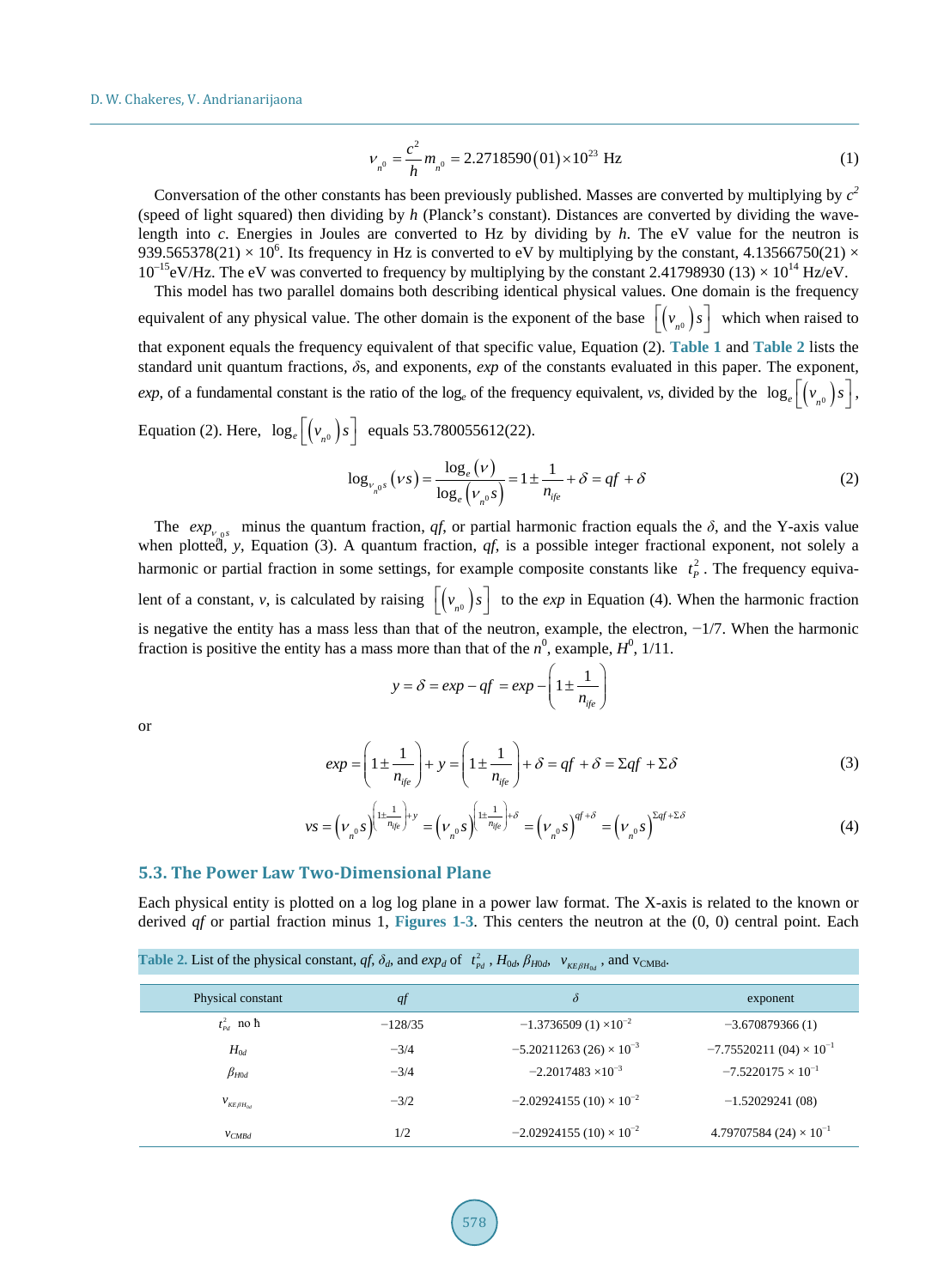<span id="page-6-0"></span>

<span id="page-6-1"></span>**[Figure 2](#page-6-0). 2D** power law 2D plot of known and derived  $t_p^2$ . **Figure 2** is a power law plot. The X-axis equals the qfs minus 1. The Y-axis is the difference, *δ*, between the known or derived exponents and their *qf*s. The previously published points related to *h*,  $n^0$ ,  $e^-$ , *R*,  $a_0$  are plotted. The blue solid line is the  $t_p^2 \delta$ -line. Planck time squared is plotted at X-axis [(-1 – 1 –  $(4/5) - (6/7)/35$ ) − 1, (-128/35) − 1, -163/35. The  $t_p^2 \delta$ -line traverses the points (0, *-bwk-bem*) and (-1, -*awk*). The red dashed arrow represents the vector value for  $\log_e(1/2)/\log_e(\frac{v_{n^0}}{s})$  and extends from the (−163/35, 0) point down. The  $t_p^2 \delta$  is slightly smaller.



**[Figure 3](#page-6-1). Power law plot of known and derived**  $t_p^2$ **,**  $H_0$ **, and CMB. Figure 3 is a 2D power law plot. The X-axis equals the** *qfs* minus 1. The Y-axis is the difference,  $\delta$ , between the known or derived exponents and their *qfs*. The previously published points related to *h*,  $n^0$ ,  $e^-$ , *R*,  $a_0$  are plotted. The blue solid line is the  $t_p^2 \delta$ -line. Planck time squared is plotted at X-axis  $-163/35$ . The derived  $H_0$  value, a black dot, is plotted at X-axis  $(-3/4) - 1$  on the  $t_p^2 \delta$ -line. The known value is the red circle. The  $KE_{H_0}$  point is plotted at X-axis (-3/2) – 1. The vertical dashed red and purple arrows equals  $\log_e(1/2)/\log_e\left[\left(v_{n^0}\right)s\right]$ . This is equivalent to dividing by 2. The solid purple and red arrows are related to  $\beta_{H_0d}$ . The purple and red dotted arrows are related to  $((v_{n0})s)^{-a w k}$ . The purple arrows are related to the derivation of the  $KE_{H_0}$  and the red arrows are related to the derivation of CMB. The derivation of  $KE$ <sub>*H*0</sub> begins at point (−1, 0) while the derivation of CMB begins at point (1, 0). The black dot is the derived CMB<sub>d</sub>, and the known CMB<sub>k</sub> is the red circle plotted at X-axis (−1/2) − 1.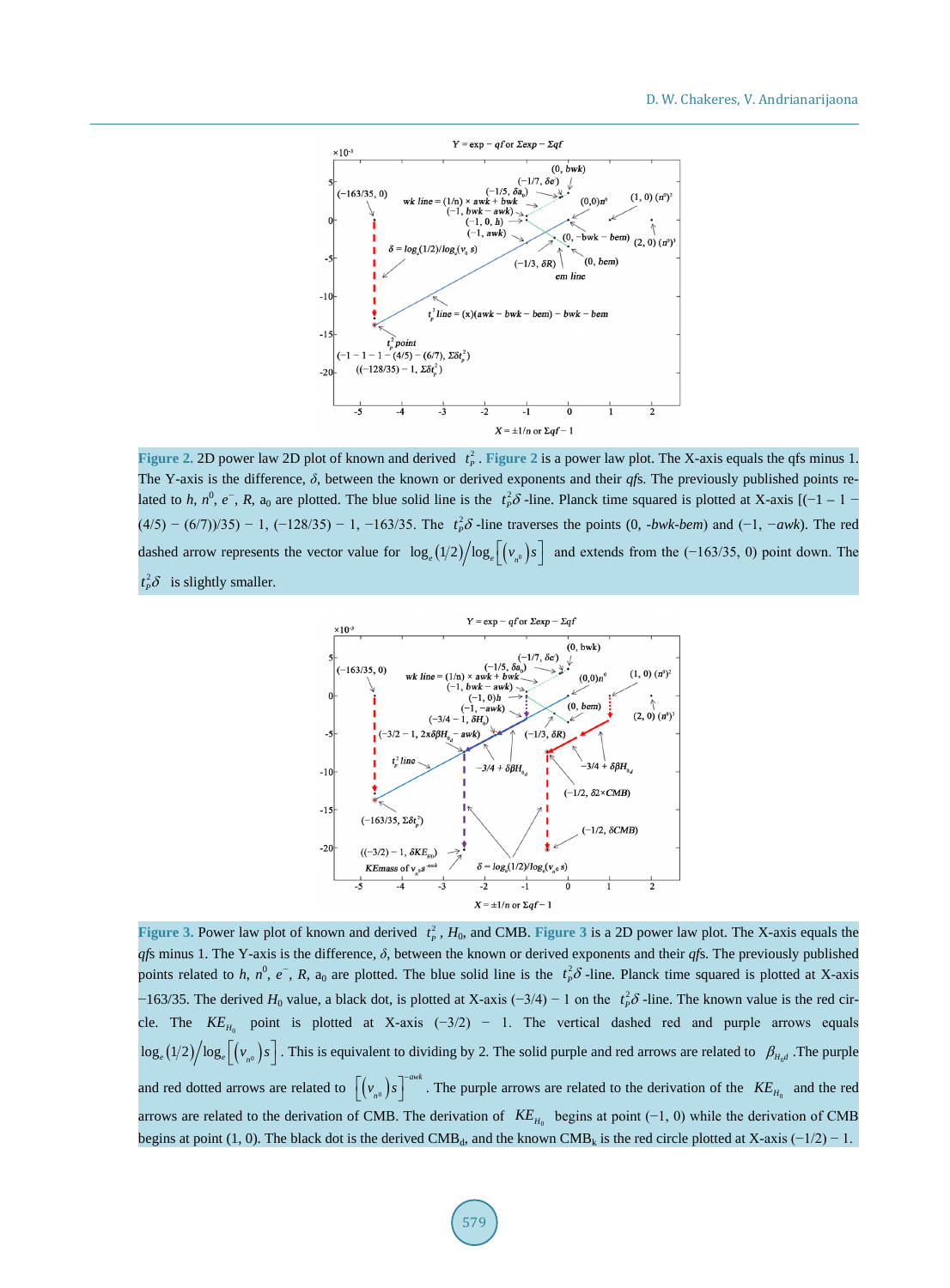integer division of the X-axis is an integer exponent change of  $[(v_{n0})s]$ .  $log_e[(v_{n0})s]$  scales the X-axis. The

Y-axis is *δ*, or *y*. The Y-axis is scaled by the properties of hydrogen and the composite slopes and Y-intercepts of *awk*, *bwk*, and *bem*. Their derivation and origins are described in References [\[23\]](#page-13-1) [\[27\]](#page-13-4) [\[28\],](#page-13-5) **[Table 1](#page-2-0)** and **[Ta](#page-5-0)[ble 2](#page-5-0)**.

# **5.4. Review of Previous Derivation Method for**  $t_{pd}^2$

The classic  $t_P$  equation when transformed to a frequency equivalent system relates the gravitational binding energy, GBE, as a frequency related to the product of Planck time squared,  $t_p^2$  no h; and the frequency equivalents of one mass, the other mass, and the distance separating them, Equation (5).  $t_p^2$  equals the ratio of the frequency equivalent of the GBE divided by the product of the frequency equivalents of one mass, the other mass, and the distance separating them, Equation (6).

$$
vGBE = t_P^2 \left( v_{m1} \right) \left( v_{m2} \right) \left( v_{\lambda} \right) \tag{5}
$$

$$
t_P^2 = \frac{vGBE}{(v_{m1})(v_{m2})(v_{\lambda})}
$$
\n(6)

Planck time squared in the frequency domain is equivalent to the Newtonian gravitational constant, *G*. The sum of harmonic fractions defining  $t_p^2$  is related to the gravitational binding energy of the electron in hydrogen include:  $-1 - 1 - (6/7) - (4/5)$ , or  $-128/35$ . These are the fractions respectively associated with the proton,  $-1$ , the gravitational binding energy of the electron in hydrogen, -1, the  $e^-$ , -6/7, and the  $a_0$ , -4/5.

The HNH has previously derived  $t_{Pd}^2$ , *h* not **h**, **[Figure 2](#page-6-0)**, **[Table 1](#page-2-0)** and **[Table 2](#page-5-0)** [\[25\].](#page-13-6) The line defining the  $t_{Pd}^2$ point is related to a composite sum of *awk*, *bwk*, and *bem* just a  $t<sub>P</sub>$  is composite of three different important fundamental constants constants. The  $\delta$  and exponent calculations are shown in Equations (7) and (8). The  $\delta_d$ ,  $-1.3736509$  (1) ×10<sup>-2</sup>,  $exp_d$ ,  $-3.670879366$  (1). The actual  $t_{pd}^2$  is derived in Equation (9). The known experimental  $t_{p_k}^2$  value is 1.82611(11) × 10<sup>-86</sup> s<sup>2</sup>. The derived value is 1.82617124(09) × 10<sup>-86</sup> s<sup>2</sup>. The derived standard ħ Planck time is 5.3911418(3) ×  $10^{-44}$  s. The known experimental value is 5.39106(32) ×  $10^{-44}$  s.

$$
\delta_{t_{pd}^2} = -awk + (-128/35) \times (awk - bw + bem) = -1.3736509(1) \times 10^{-2}
$$
 (7)

$$
\exp_{t_{pd}^2} = -128/35 - awk + (-128/35) \times (awk - bwk - bem) = -3.670879366(1)
$$
 (8)

$$
t_{Pd}^{2} = \left[\nu_{n^{0}}s\right]^{(-128/35)\times(1+awk-bwk-bem)-awk} = \left[\nu_{n^{0}}s\right]^{exp_{tp^{2}d}} = 1.82617124(09)\times10^{-86}s^{2}
$$
 (9)

## **5.5. Review of Previous Derivation Method of** *H***<sup>0</sup>**

It was assumed that  $H_{0d}$  was associated with the  $t_p^2 \delta$ -line since it is related to gravity, and a cosmic constant, **[Figure 2](#page-6-0)** and **[Figure 3](#page-6-1)** [\[28\].](#page-13-5) *H*<sub>0</sub> represents a reciprocal Lorentz factor, a red shift factor. Physically associated entities fall on a common power law line as seen with the quarks [\[26\]](#page-13-7) [\[29\]](#page-13-3) [\[31\].](#page-13-2) The H<sub>0</sub> point falls on the  $t_p^2$ line.  $H_0$  is associated with the partial fraction of  $-3/4$ . The partial harmonic fraction  $3/4$  is associated with the kinetic energy lost in the beta decay process [\[24\].](#page-13-8) On the power law the  $H_0$  point is on the  $t_p^2$  line at the x axis position −3/4 − 1 or −7/4. The previous derivation will not be repeated, but the methods are show in Equations (10) and (11), **[Table 1](#page-2-0)** and **[Table 2](#page-5-0)**. The  $\delta_d$ , -5.20211263(26) × 10<sup>-3</sup>,  $exp_d$ , -7.75520211(04) × 10<sup>-1</sup>, and actual  $H_0$  are derived in Equation (12). The derived value is 2.29726666(11) × 10<sup>-18</sup> s<sup>-1</sup>. This is within the known experimental range of approximately 2.3  $\times$  10<sup>-18</sup> s<sup>-1</sup>. The WMAP data combined with other cosmological data generates the best  $H_0$  estimate of 70.4  $\pm$  1.4 (km/sec)/Mpc. The derived value is 70.886246(4) (km/sec)/Mpc.

$$
\delta_{H_{0d}} = (-awk - (3/4) \times (awk - bw + bem)) = -5.20211263(26) \times 10^{-3}
$$
 (10)

$$
exp_{H_{0d}} = -awk - (3/4) \times (1 + awk - bwk - bem) = -7.55202110(4) \times 10^{-1}
$$
\n(11)

$$
H_{0_d} = \left(\nu_{n0} s\right)^{\left(-awk - \left(\frac{3}{4}\right)\times\left(1+awk-bwk-bem\right)\right)} = 2.2972666(11) \times 10^{-18} \text{ s}^{-1}
$$
 (12)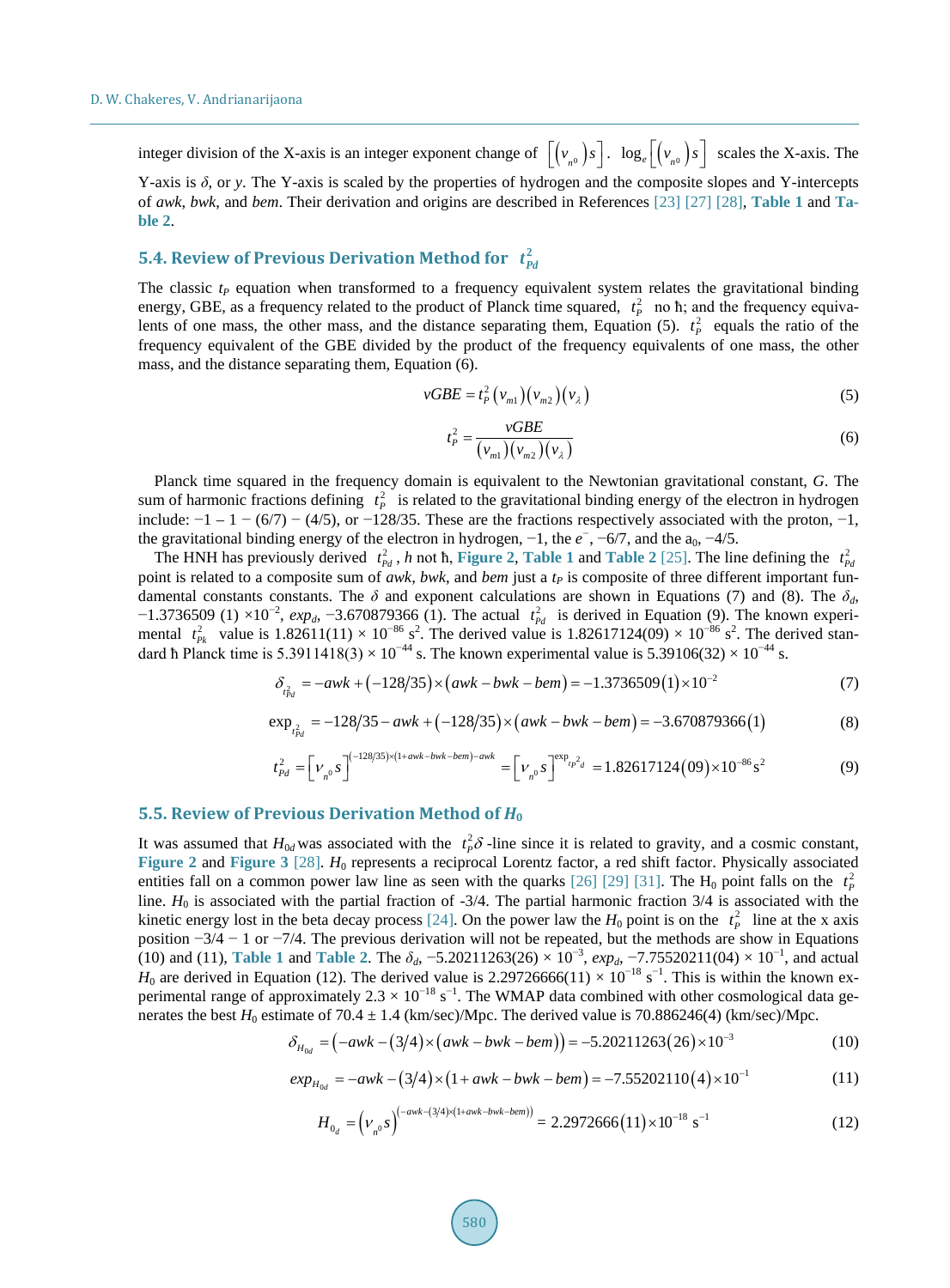### **5.6. The HNH** *β* **and** *β***<sup>2</sup> Properties and Power Law Plane**

In the HNH the ratio values of the points from  $(-1, 0)$  to  $(-2, 0)$  on the power law plane are equivalent to velocity ratios of *v* divided by *c*, *v*/*c*, or a classic  $\beta$  values utilized in Lorentz factor, red shift factor, time dilation factor of cosmology and high energy physics, **[Figure 2](#page-6-0)** and **[Figure 3](#page-6-1)**. The X-axis has multiple different interpreta-tions depending on the physical setting [\[27\]](#page-13-4) [\[28\].](#page-13-5) In the HNH when the velocity/*c* equals 1 the  $\beta$  is 1. This is equivalent to the point (−1, 0). This is also the point for h and a frequency of 1 Hz. All other velocities are fractional *β* values. The *β* values range from  $1/[(v_{n0})s]$  at (−2, 0) to 1 at (−1, 0).

In the HNH the ratio values of the points from  $(-1, 0)$  to  $(-3, 0)$  on the power law are related to velocity squared ratios of  $v^2$  divided by  $c^2$ , or  $\beta^2$  values, [Figure 2](#page-6-0) and [Figure 3](#page-6-1). These  $\beta^2$  range from  $1/[(v_{n0})s]^2$  at (-3,

0) to 
$$
1 - \left( \frac{1}{\left( v_{n_0} \right) s^2} \right)
$$
 at (-1, 0).

### **5.7. Conceptual Construct of the Fine Structure as a Specific** *β* **Constant and a Virtual Kinetic Energy Transformation and Its Relationship to** *H***<sup>0</sup>**

The original conceptual construct of the fine structure constant,  $\alpha$ , was related to the velocity ratio,  $\beta$ , of  $\nu/c$  that would transform the energy equivalent of an electron going the speed of light, the annihilation energy, to the ionization energy of the electron. The α represents a specific *β*. This is a transformation of matter into either electromagnetic energy to kinetic energy. This velocity equals  $a \times c$  in standard units. The energy equivalent of the mass of an electron times  $(c\alpha)^2$  divided by 2 is the ionization energy of hydrogen. An electron is not physically possible to have a velocity of *c*, but these types of "virtual" transformations are valid concepts in standard physics, and the HNH. This type of *α* virtual transformation is used multiple times in the derivation of CMB. All of the transformation on the power law plane are virtual, but remain mathematically, physically, and conceptually valid as well.

On the power law plane a *β* represents a negative value vector. Its square is equal to two times that vector's distance. Any standard kinetic energy calculation can be made on the power law plane by starting at any mass equivalent then moving down or to the left twice the distance of the  $\log_e(\beta)/\log_e(\nu_p s)$  distance then down or

to the left the vector related to  $\log_e (1/2) / \log_e \left[ \left( v_{n0} \right) s \right]$ .

### **5.8. Assignment of a Partial Harmonic Fraction 1/2 to**  $ν_{CMB}$

It is logical to associate CMB with the partial harmonic fraction of 1/2. It has an even numbered denominator which is associated with kinetic properties [\[24\].](#page-13-8) It represents the lowest possible energy state of the positive partial fractions. CMB is logically associated as the minimum base kinetic energy state, and the smallest prime number, 2.

# **5.9. Derivation of**  $\beta_{H_0}$  **from** *H*<sup>0</sup>

It is logical to analyze  $H_0$  as associated with a specific  $\beta_{H0d}$  identical to any kinetic process. This  $\beta_{H_0d}$ represents the vector along the  $t_p^2$  line starting from the virtual mass equivalent of the  $[(v_{n0})s]^{-avk}$  point, 0.8509858 (42) Hz at X-axis value of  $-1$ . It extends along the  $t_p^2$  line to an X-axis value of  $-1 - 3/4$ , or  $-7/4$ , the  $H_{0_d}$  point. Here  $[(v_{n0}) s]^{a\vee k}$  equals 1.175107647. The  $H_{0_d}$  is associated with a  $\beta_{H_0d}$  of  $(\nu_{n^0}) s^{(-0.775520211+awk)}$  $\left[\left(\nu_{n^0}\right)s\right]^{(-0.775520211+awk)}, \text{ or, } \left.H_{0_d}\times\left[\left(\nu_{n^0}\right)s\right]^{awk}, \text{ or } 2.69953563(14)\times 10^{-18}, \text{ Figure 3, Equation (13), Table 1}$  $\left[\left(\nu_{n^0}\right)s\right]^{(-0.775520211+awk)}, \text{ or, } \left.H_{0_d}\times\left[\left(\nu_{n^0}\right)s\right]^{awk}, \text{ or } 2.69953563(14)\times 10^{-18}, \text{ Figure 3, Equation (13), Table 1}$  $\left[\left(\nu_{n^0}\right)s\right]^{(-0.775520211+awk)}, \text{ or, } \left.H_{0_d}\times\left[\left(\nu_{n^0}\right)s\right]^{awk}, \text{ or } 2.69953563(14)\times 10^{-18}, \text{ Figure 3, Equation (13), Table 1}$  $\left[\left(\nu_{n^0}\right)s\right]^{(-0.775520211+awk)}, \text{ or, } \left.H_{0_d}\times\left[\left(\nu_{n^0}\right)s\right]^{awk}, \text{ or } 2.69953563(14)\times 10^{-18}, \text{ Figure 3, Equation (13), Table 1}$  $\left[\left(\nu_{n^0}\right)s\right]^{(-0.775520211+awk)}, \text{ or, } \left.H_{0_d}\times\left[\left(\nu_{n^0}\right)s\right]^{awk}, \text{ or } 2.69953563(14)\times 10^{-18}, \text{ Figure 3, Equation (13), Table 1}$ and **[Table 2](#page-5-0)**. The exponent of  $\beta_{H_0d}$  equals  $(-3/4) \times (1 + awk - bwk - bem)$ ,  $-7.5220175 \times 10^{-1}$ . The  $\delta_d$  of  $\beta_{H_0d}$  equals  $(-3/4) \times (awk-bwk-bem)$ , -2.2017483 ×10<sup>-3</sup>.  $(\beta_{H_0d})^2$  equals 7.28749189(37) × 10<sup>-36</sup>.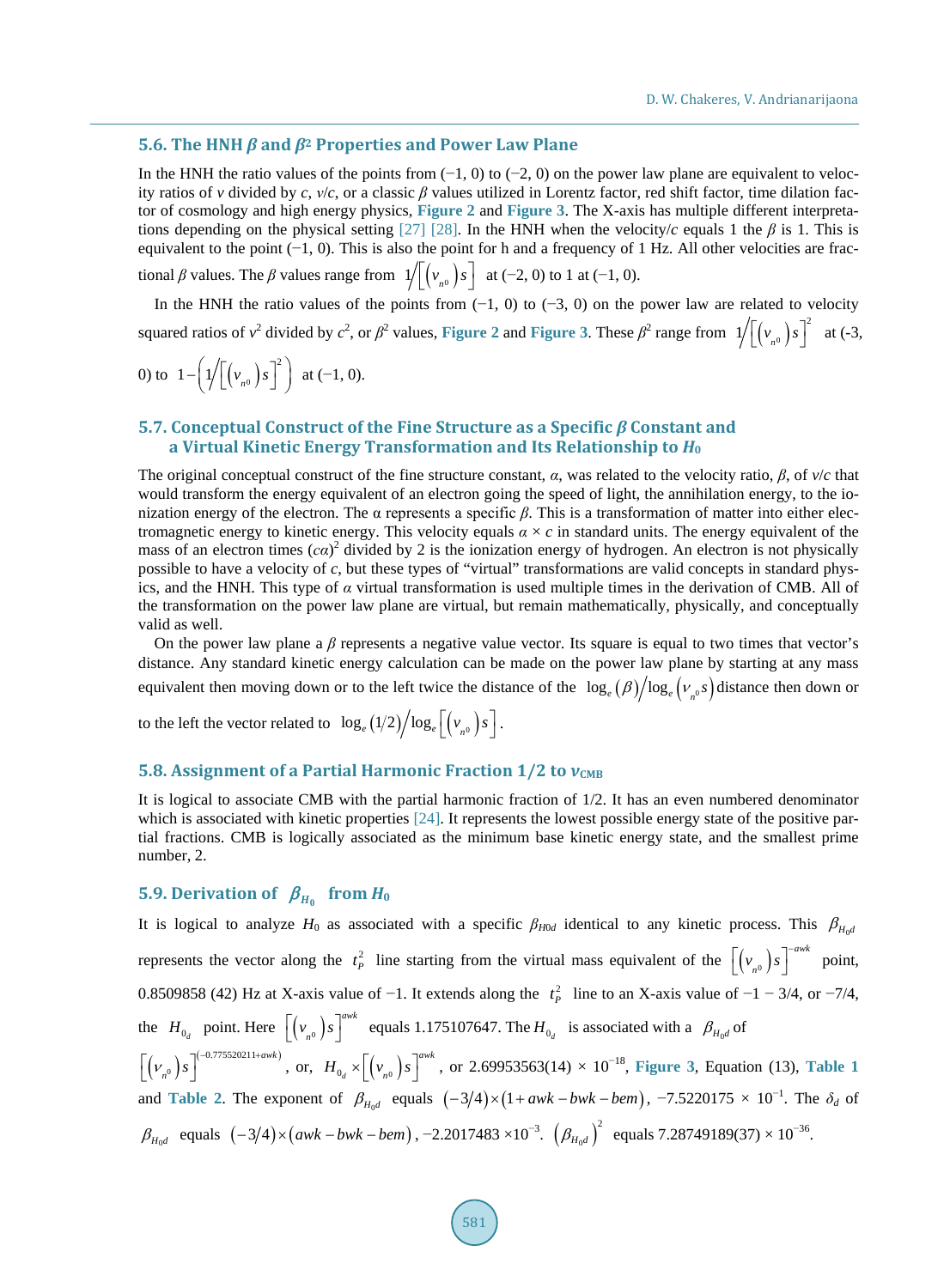$$
\beta_{H_{0_d}} = H_{0_d} \times \left(\nu_{n^0} s\right)^{awk} = \left(\nu_{n^0} s\right)^{\left((-3/4)\times(1+awk-bwk-bem)\right)} = 2.69953563(14) \times 10^{-18} \tag{13}
$$

In standard experimental setting this  $\beta_{H_0d}$  would be unmeasurable, but in the HNH these minute values are valid and essential. This equals  $6.887032 \times 10^{-10}$  m/s in standard units.  $\left(\beta_{H_0d}\right)^2$  equals  $4.743121 \times 10^{-19}$  m<sup>2</sup>/s<sup>2</sup> in standard units.

# **5.10. Derivation of the Kinetic Energy Related to**  $\pmb{\beta}_{H0d}$  **and a Virtual Mass of**  $\left[ \left( v_{_{n^0}} \right) _S \right]^{-a \kappa k}$  $v_{n^0}$  $s$ <sup>-</sup>

The kinetic energy, KE, frequency equivalent of the  $H_{0d}$  system,  $v_{\kappa E_{H_0}d}$ , is related to the energy equivalent of a virtual mass of  $[(v_{n0})s]^{-a\omega k}$ , 8.509858 (42) × 10<sup>-1</sup> Hz times  $H_0^2$ , 7.28749189 (37) × 10<sup>-36</sup> divided by the product of 2 and  $[(v_{n0})s]^{a\omega k}$ . This equals 3.10077661 (24) × 10<sup>-36</sup> Hz, **[Figure 3](#page-6-1)**, Equation (14) and Equation (15), **[Table 1](#page-2-0)** and **[Table 2](#page-5-0)**. This represents the kinetic energy of a virtual mass equivalent slightly less than a frequency of 1 with a  $\beta_{H_0d}$ . Here  $\log_e(1/2)/\log_e[(v_{n0})s]$  equals  $-1.288855455 \times 10^{-2}$ . The  $v_{KE_{H_0d}}$  exponent equals  $(-awk-3/2)(1+awk-bwk-bem)$  plus  $log_e(1/2)/log_e[(v_{n0})s]$ , -1.50740386(08) - 1.28885545 × 10<sup>-2</sup>, or −1.52029241 (08). The partial fraction equals −3/2. The  $\delta_d$  on the  $t_p^2$  line equals  $(-awk-3/2\times(awk-bwk-bem))$ , -7.40386098(37) × 10<sup>-3</sup>. The  $\delta_d$  related to the actual energy equals

 $(-awk - 3/2 \times (awk - bw + bem))$  plus  $\log_e(1/2)/\log_e[(v_{n0})s]$ , or  $-2.02924155$  (10) × 10<sup>-2</sup>. This is plotted on the 2D power law at the point  $((-3/2 - 1), -2.02924155 (10) \times 10^{-2})$ .

$$
V_{KE_{H_{0_d}}} = \frac{(\nu_{n0} s)^{\left(-awk - \frac{3}{2} \times (1 + awk - bw + bew\right)}}{2} = 3.10077661(24) \times 10^{-36} \text{ Hz}
$$
 (14)

$$
V_{KE_{H_{0_d}}} = \frac{\left(H_{0d}\right)^2 \times \left(v_{n0}^0 s\right)^{a \text{w}k}}{2} = \frac{\beta_{H_{0_d}}^2}{2\left(v_{n0}^0 s\right)^{a \text{w}k}} = 3.10077661(24) \times 10^{-36} \text{ Hz}
$$
 (15)

# **5.11. Derivation of CMB from**  $t_{Pd}^2$  **, the Kinetic Energy of**  $H_{0d}$ **, and**  $\left[ \left( v_{n^0} \right) s \right]^2$

The kinetic energy associated with  $\beta_{H_0d}$  is related to a system identical to  $\alpha$  and independent of any specific mass. The total ratio change from a frequency of 1 to  $V_{KE_{H_0}d}$  frequency is a constant, 3.10077661(24) × 10<sup>-36</sup>. This transition should scale CMB as well since they are both related to gravity, are kinetic, and scaled by  $H_0$ , and *tP*. This transition spans an X-axis range of −3/2. For this to define a constant at harmonic fraction of 1/2, and X-axis location of  $-1/2$ , the original mass must start at X-axis value of 1. The  $\left[ \left( v_n \right) s \right]^2$  mass must be matter in a black hole. This value has also been shown to be associated with all of the quarks so this point is of fundamental significance, and not a new observation in the HNH [\[26\]](#page-13-7) [\[27\]](#page-13-4) [\[31\].](#page-13-2)  $\left[ \left( v_{n0} \right) s \right]^2$  equals 2.13456013  $(11) \times 10^{32}$  eV, or 3.80519890 (19) × 10<sup>-4</sup> kg. The product of 3.10077661(24) × 10<sup>-36</sup> and  $\left[ \left( v_{n0} \right) s \right]^2$  equals the derived CMB,  $V_{CMBa}$ , 160.041737(06) × 10<sup>9</sup> Hz, Equation (16), **[Table 1](#page-2-0)** and **[Table 2](#page-5-0)**. The reported experimental peak spectral radiance value is approximately  $160 \times 10^9$  Hz. The derived exponent equals 4.79707584 (24)  $\times$  $10^{-1}$ , and the  $\delta_d$  is -2.02924155(10) × 10<sup>-2</sup>, Equation (16). The known experimental exponent equals approximately 4.7972 × 10<sup>-1</sup>, and the  $\delta_k$  is -2.027 × 10<sup>-2</sup>., Equations (17) and (18) is the derivation from  $\beta_{H0d}$ .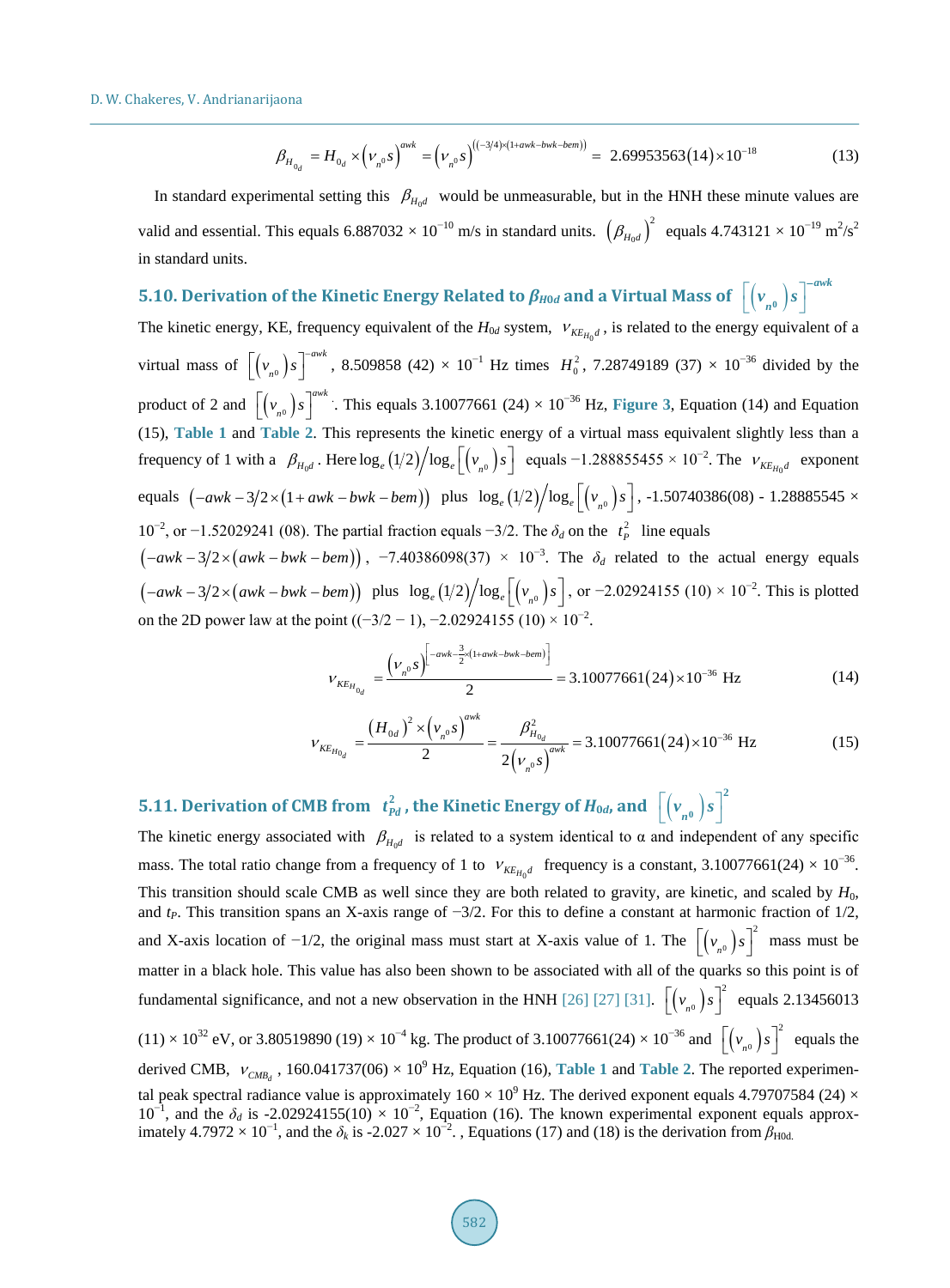$$
V_{CMB_d} = V_{KE_{H_{0_d}}} \times \left(V_{n^0} s\right)^2 = 160.041737 \left(06\right) \times 10^9 \text{ Hz}
$$
 (16)

$$
V_{CMB_d} = \frac{(\nu_{n0} s)^{2-\text{awk}-\frac{3}{2} \times (1+\text{awk}-b\text{wk}-b\text{em})}}{2} = 160.041737 (06) \times 10^9 \text{ Hz}
$$
 (17)

$$
V_{CMB_d} = \frac{(\nu_{n0}S)^{2-\text{avk}} \times (\beta_{H_{0d}})^2}{2} = 160.041737(06) \times 10^9 \text{ Hz}
$$
 (18)

# **5.12. Derivation of the Temperature from**   $v_{CMB}$  Using the Wien's Displacement Law

The v<sub>max</sub> for the Wien's displacement law is 58.7267923  $\times$  10<sup>9</sup> Hz per K. [\[32\]](#page-13-9) The  $v_{CMB}$  divided by this Wien's constant is the temperature in Kelvin. This value is from a communication by Markus Nielbock [\[32\].](#page-13-9) The derived temperature is 2.72519 K, Equation (19). The known range is  $2.72548 \pm 0.00057$  K.

$$
2.72519K_d = \frac{160.041737 (06) \times 10^9 \text{ Hz}}{58.7267923 \times 10^9 \text{ Hz}} \tag{19}
$$

# **5.13. The Inter-Changeable Inter-Relationships of**  $t_p^2$ **,**  $H_0$ **, and CMB**

The  $t_p^2$  is derived from either  $H_{0d}$  or CMB<sub>d</sub> utilizing  $\lfloor (v_{n^0})s \rfloor$ , integer fractions, and *bwk*, *awk*, and *bem*, Equation (20).

$$
t_{P_d}^2 = \frac{H_{0_d}}{\left(\nu_{n^0} s\right)^{(128/35-3/4)\times(1+awk-bwk-bem)}} = \frac{2CMB_d}{\left(\nu_{n^0} s\right)^{(2+(1+awk-bwk-bem)\times(128/35-3/2))}} = 1.82617126(91) \times 10^{-86} \text{s}^2 \tag{20}
$$

The CMB<sub>d</sub> is derived from either  $H_{0d}$  or  $t_{pd}^2$  utilizing  $\lfloor (v_{n0})s \rfloor$ , integer fractions, and *bwk*, *awk*, and *bem*, Equation (21).

$$
V_{CMB_d} = \frac{H_{0_d}^2 \times V_{n^0} s^2}{2 \times V_{n^0} s^{-awk}} = \frac{t_{Pd}^2 \times V_{n^0} s^{(2 + (1 + awk - bw) \times (128/35 - 3/2))}}{2} = 160.041737 (06) \times 10^9 \text{ Hz}
$$
 (21)

The  $H_{0d}$  is derived from either  $V_{CMB_d}$  or  $t_{Pd}^2$  utilizing  $[(v_{n0})s]$ , integer fractions, and *bwk*, *awk*, and *bem*, Equation (22).

$$
H_{0_d} = \sqrt{\frac{2V_{CMB_d}}{V_{n^0} s^{2+awk}}} = t_{Pd}^2 \times (\nu_{n^0} s)^{((1+awk-bwk-bem)\times(128/35-3/4))} = 2.2972666(11) \times 10^{-18} \text{ Hz}
$$
 (22)

# **6. Discussion**

A robust model that scales from quantum to cosmic physical constants does not exist. The SM and ST fail. An important unique aspect of the harmonic neutron hypothesis is that it does resolve some of these limitations by analyzing the scaling relationships between the physical constants as a classic unified harmonic power law system. Derivation of an accurate CMB, and directly relating CMB to previously published derived values of *H*<sup>0</sup> and *t<sub>P</sub>* supports the validity of the model. There is no experimental astronomy data utilized. The initial data utilized for all of the calculations are subatomic data. This accounts for the high resolution result. It is remarkable that three of the most important constants related to cosmology are all related to a single *δ*-line that defines gravity and Planck time.

In 2009 it was proposed that the fundamental constants were related to four physical values,  $n^0$ ,  $e^-$ ,  $a_0$ , and  $R$ ; and integers. Composite values uniting the subatomic properties of hydrogen including: *awk*, *bwk*, and *bem*, were published. Only these values have been used for all of the subsequent physical constant derivations. The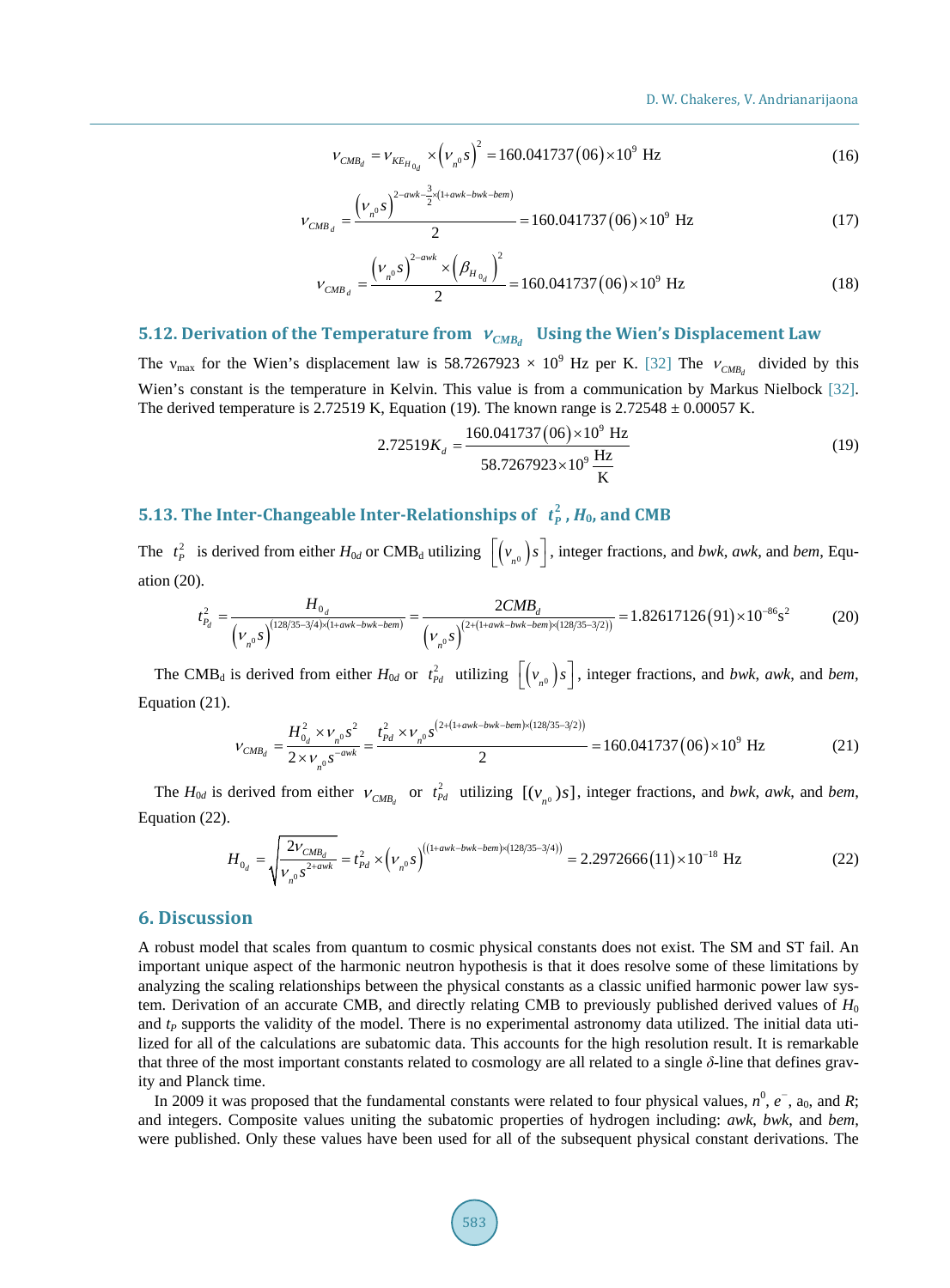composite slopes and Y-intercepts utilized on power law plots in the interval have been shown to accurately predict and derive some of the most important physical constants. Utilization ofthis highly limited physical datain conjunction with fixed integer fractions makes it very unlikely that all of these derivations are coincidence. The predicted  $H^0$  was 125.120961 GeV/c<sup>2</sup> in 2014, and recent data reports a mass of 125.09  $\pm$  0.21(stat.)  $\pm$ 0.11(syst.) GeV/ $c^2$  [\[33\].](#page-13-10) The values of the quarks were accurately predicted [\[31\].](#page-13-2)

The HNH is based on pure integer mathematical properties. It has recently been shown that  $\pi/2$  can be derived from the orbital energy levels seen in the hydrogen atom [\[34\].](#page-13-11) We have shown that it is possible to the first approximation derive the properties of hydrogen from the frequency of the neutron only in conjunction with the prime numbers 2, 3, 5, 7, 11 [\[30\].](#page-13-12) The quarks and leptons are associated with logical progressions of prime number factors defining composite numbers of the partial fractions [\[29\].](#page-13-3) All of physics is speculated to be based on pure mathematical properties in the HNH.

A high accuracy CMB is an important physical constant for physics. The experimental data are moderately precise [\[1\]](#page-12-0)[-\[13\].](#page-12-1) The HNH also explains CMB's precise logical origin. The CMB in this model is not dependent on a Big Bang event. There are other interpretations [\[14\].](#page-12-2) The rationale in the HNH is identical to all quantum fundamental constants. They are related to harmonics, power laws, and exponential probabilistic mathematics. That is the only justification needed. The only possible observable fundamental constants are related integer or harmonic fraction exponents. In a quantum system that is all the justification needed for them to be observable.

In the HNH  $t_P$ , CMB,  $H^0$ , and  $H_0$  are analogous to the other free space constants, permittivity and permeability, and represent natural inherent properties of space. Conceptually they need not be the result of some other previous physical event such as the Big Bang. Both CMB and  $H_0$  are viewed within the standard model of astronomy as "transient" values that are measured today, but will evolve over many years. This is not the case within the HNH. There will never be any actual physical proof that these values are changing because of their immense time scale.

The HNH model is purely quantum and it is inappropriate, and conceptually inaccurate to try, and interpret physical phenomena from a classic perspective including all of the cosmology or quantum constants. There are many probabilistic properties of cosmic phenomena. The location of short gamma foci are randomly distributed. The dimension of galaxies and rotation rates of stars in galaxies are distributed over a range, but there is a general pattern.

This derivation demonstrates that  $H_0$  has a triple physical context.  $H_0$  is typically viewed as a measure of the expansion of the universe. In this model as a rotation rate of the visible universe, a cosmic "year".  $H_0$  can be viewed as associated with a specific *β*. The kinetic energy of that  $β<sup>2</sup>$  follows the classic definition of the product of the mass times  $\beta^2$  divided by 2.  $H_0$  also represents a red shift factor that is associated with a reciprocal of Lorentz factor. It is hypothesized that this Lorentz factor should be related to the maximum cosmic ray energy. The harmonic fraction is logically related to  $3/2$ ,  $1 + (1/2)$ . CMB is the smallest cosmic ray and related to a harmonic fractions of 1/2, 1 – (1/2). Therefore its harmonic fraction partner 3/2, 1 + (1/2) should be the largest cosmic ray. This is analogous to the relationship of the quarks. Both of these systems have the same harmonic fraction, but just inverse signs.

 $\left[ (v_{n}^{\prime}) s \right]^2$  has been speculated to represent an essential physical constant. It represents the black hole domain, and is an integer exponent in the consecutive integer series of forces. It has previously been shown to be related to all of the quarks  $[26]$   $[31]$ . There are three quark power law lines that all converge on the  $(1, 0)$  point which represents  $[(v_{n0})s]^2$  on the power law plots. Therefore all of the quarks are associated with this speculated physical entity. In this case CMB represents the kinetic energy of this mass with a  $\beta$  related to  $H_0$ . This is combining gravity related to G and the  $t_p^2$  line, and gravity related to black holes as a composite.

This is a unique unification of three of the most important cosmology observations into one unified system all based on a common line that defines Planck time.  $t_P$  is a natural composite by definition. It is the only physical constant that spans all domains. The values of  $t_P$ ,  $H_0$ , and  $v_{CMB}$  in the existing SM are not directly mathematically inter-related variables. They are in part conceptually related, but not in a format that helps scale their relative values. This paper shows that they are all closely related, and all are related to points on the  $t_p^2$  line. The fact that the known values are spaced to exactly conform to the only possibilities based on the HNH also supports the HNH.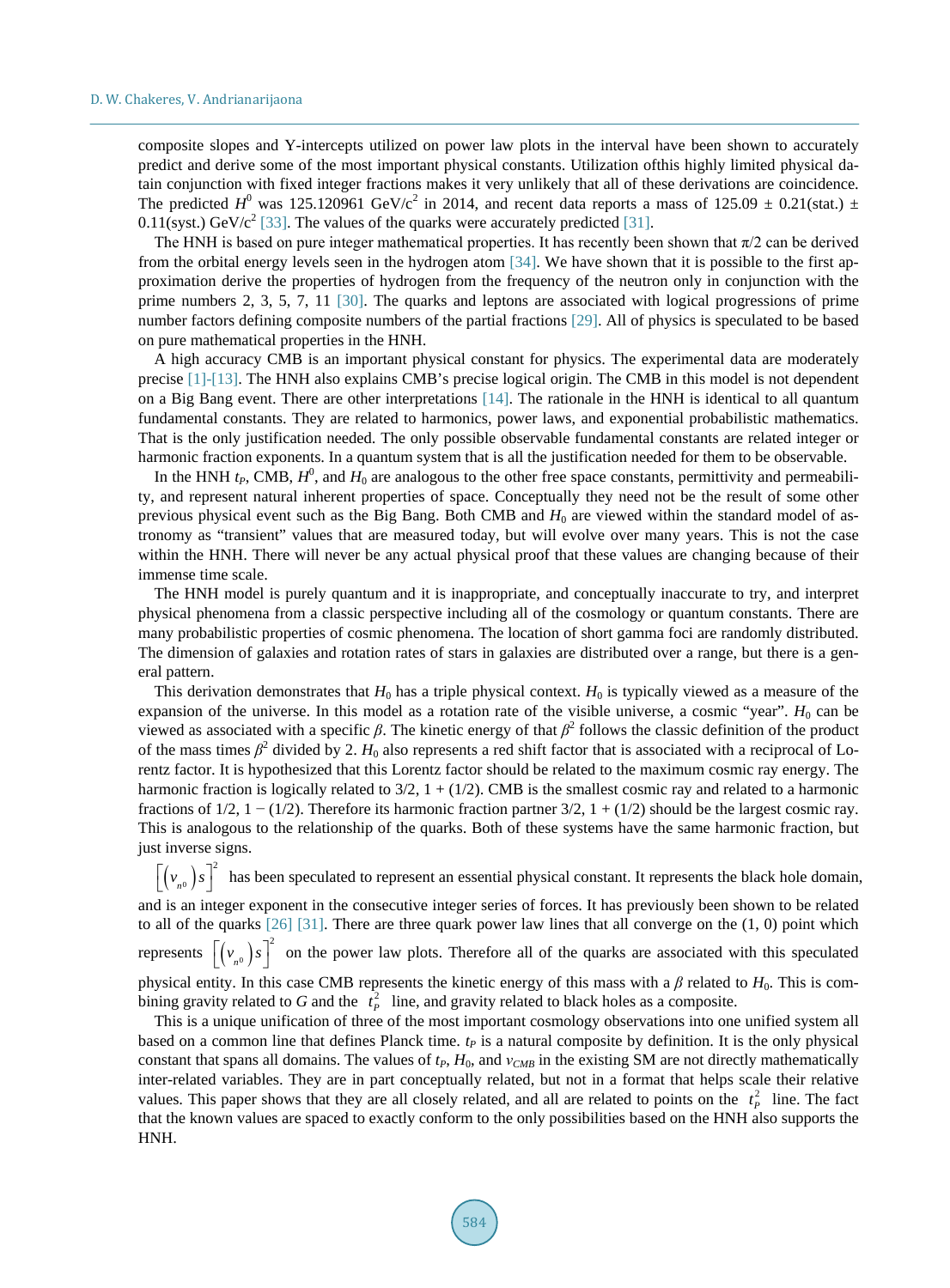### **7. Conclusion**

The harmonic neutron hypothesis accurately scales quantum to cosmologic physical phenomena. This is a property of power laws. This method allows for derivation of physical constants independent of any specific associated typical experimental data. This is a classic property of all harmonic systems so this is not a new concept. The fundamental constants viewed as a unified harmonic power law system are a new concept. This is not the standard perspective of the Standard Model, but all of the foundations of the HNH are within the SM. The SM also fails to unite quantum and cosmic phenomena. The fundamental cosmologic constants CMB,  $H_0$ , and  $t_P$  can all be derived and accurately predicted from subatomic data only. The predictions exceed the known experimental precision so they could be of experimental significance. These constants are also mathematically and conceptually closely inter-related. This is a new observation uniting cosmology within a harmonic system. These constants are all based on Planck time. Therefore all the observable cosmic phenomena including black holes are directly related to the single unifying force of gravity. It is assumed that the maximum cosmic ray energy will represent another harmonic fraction scaled by gravity as well.

## **Acknowledgements**

I would like to thank Richard White MD, and Richard Vento for their support and help.

#### **References**

- <span id="page-12-0"></span>[1] Penzias, A.A. and Wilson, R.W. (1965) A Measurement of Excess Antenna Temperature at 4080 Mc/s. *Astrophysical Journal*, **142**, 419-421[. http://dx.doi.org/10.1086/148307](http://dx.doi.org/10.1086/148307)
- [2] Ellis, G.F., Poltis, R., Uzan, J.P. and Weltman, A. (2013) The Blackness of the Cosmic Microwave Background Spectrum as a Probe of the Distance-Duality Relation. <http://arxiv.org/abs/1301.1312v2>
- [3] Mather, J.C., Cheng, E.S., Eplee, R.E., Isaacman, R.B., Meyer, S.S. and Shafer, R.A. (1990) *Astrophysical Journal*, **354**, L37-L40.<http://dx.doi.org/10.1086/185717>
- [4] Halverson, W. Leitch, E.M., Pryke, C., Kovac, C.J., Carlstrom, J.E., Holzapfel, W.L., Dragovan, M., Cartwright, J.K., Mason, B.S., Padin, S., Pearson, J.T., Readhead, A.C.S. and Shepherd, M.C. (2002) *Astrophysical Journal*, **568**, No. 1. <http://dx.doi.org/10.1086/338879>
- [5] Netterfield, C.B., Ade, P.A.R., Bock, J.J., Bond, J.R., Borrill, J., *et al.* (2002) *The Astrophysical Journal*, **571**, 604. <http://dx.doi.org/10.1086/340118>
- [6] Jaffe, A.H., *et al.* (2001) *Physical Review Letters*, **86**, 3475.<http://dx.doi.org/10.1103/PhysRevLett.86.3475>
- [7] Mangilli, S. Plaszczynski, M. and Tristram, M. (2015) *MNRAS*, **453**, 3174-3189[. http://arxiv.org/abs/1503.01347v1](http://arxiv.org/abs/1503.01347v1)
- [8] Planck Collaboration: Ade, P.A.R. (2015) Planck 2015 Results. XX. Constraints on Inflation, Astronomy & Astrophysics. <http://arxiv.org/abs/1502.02114>
- [9] Planck Collaboration: Ade, P.A.R. (2013) Planck 2013 Results. I. Overview of Products and Scientific Results. *Astronomy and Astrophysics*, **571**.
- [10] Bennett, C.L., *et al.* (2012) Nine-Year Wilkinson Microwave Anisotropy Probe (WMAP) Observations: Final Maps and Results.<http://arxiv.org/abs/1212.5225>
- [11] The Planck Collaboration (2013) Planck (2013) Results. XXVII. Doppler Boosting of the CMB: Eppur si muove. <http://arxiv.org/abs/1303.5087>
- [12] Scott, D. (2005) The Standard Cosmological Model. <http://arxiv.org/abs/astro-ph/0510731>
- <span id="page-12-1"></span>[13] Naselsky, P.D., Novikov, D.I. and Novikov, I.D. (2006) The Physics of the Cosmic Microwave Background. Cambridge University Press, New York. <http://dx.doi.org/10.1017/CBO9780511536373>
- <span id="page-12-2"></span>[14] Alia, A.F. and Dasc, S. (2015) *Physics Letters B*, **741**, 276-279.
- <span id="page-12-3"></span>[15] Lykken, J. and Spiropulu, M. (2014) *Scientific American*, **310**, 34-39. <http://dx.doi.org/10.1038/scientificamerican0514-34>
- <span id="page-12-4"></span>[16] Basilakos, S., Dasb, S. and Vagenasa, E.C. (2010) *Journal of Cosmology and Astroparticle Physics*, **27**, 1-9. <http://iopscience.iop.org/article/10.1088/1475-7516/2010/09/027/meta>
- <span id="page-12-5"></span>[17] Lipovka, A. (2014) *Journal of Applied Mathematics and Physics*, **2**, 61-71.
- [18] Bonamente, M., Joy, M.K., Laroque, S.J., Carlstrom, J.E., Reese, E.D. and Dawson, K.S. (2006) *The Astrophysical Journal*, **647**, 25-54. <http://dx.doi.org/10.1086/505291>